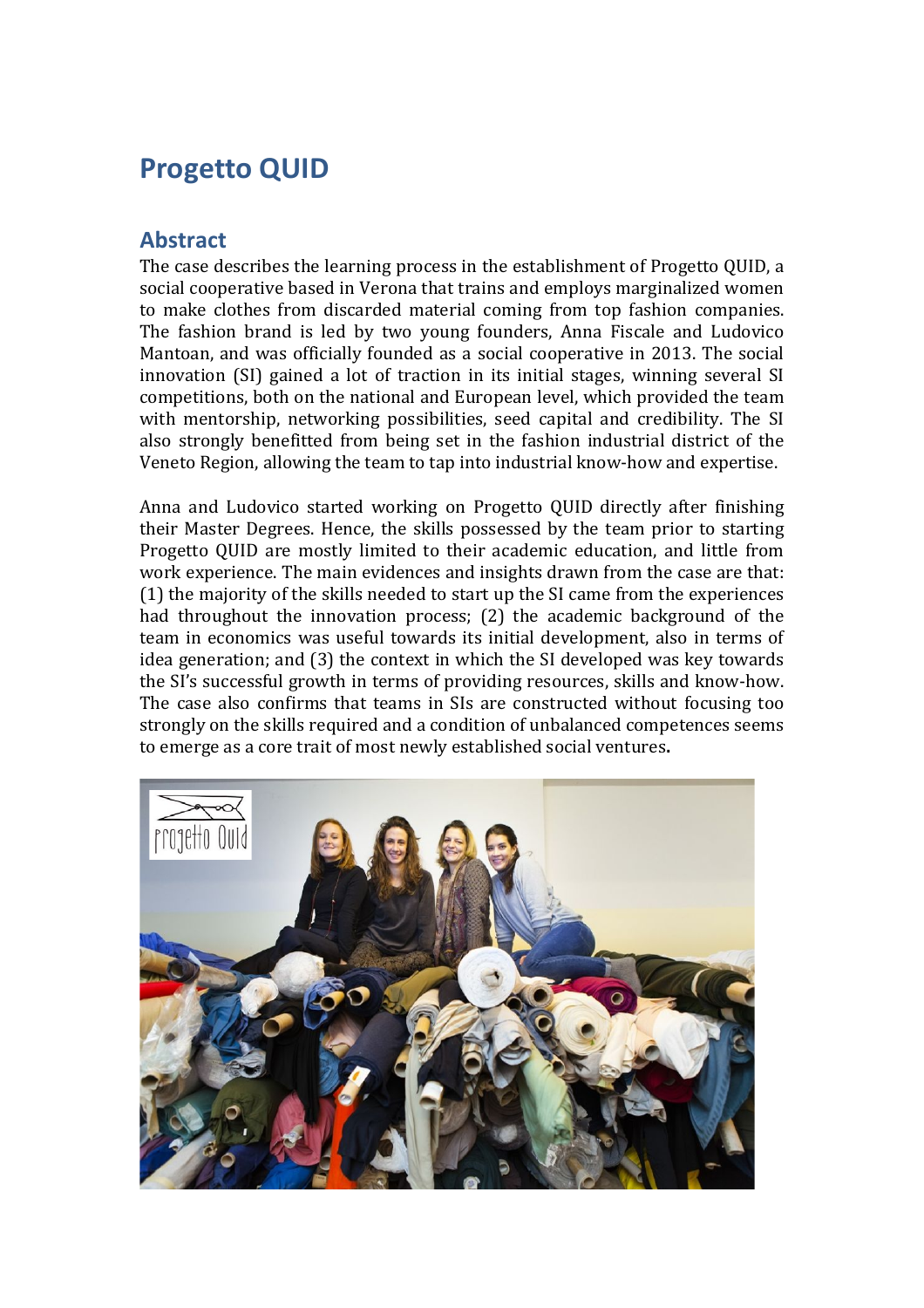# **1. Description of the case**

#### **The context**

Progetto QUID is a social cooperative located in Verona, in the Veneto Region in northeast Italy. The city's economic model follows that of the region, which is based on industrial districts or clusters. Verona was recognized as a fashion district, VeronaProntaModa, in September 2003 by the Veneto Region. VeronaProntoModacomprises clothing companies particularly specialized in Fast Fashion: textile production, artisanal laboratories, machinery and material suppliers, service suppliers (stylists, dry cleaners, etc.), wholesalers and creative services (style centers &fashion trend research). VeronaProntaModa is led by the Consortium Verona Moda.

Fast Fashion consists in producing clothes mid-season, basing production on products that have had the most success. This directly contrast traditional fashion, whose clothes are planned and produced entirely before the beginning of the season. Specializing in Fast Fashion allows for lower investment in the styling and prototyping phases but requires a larger organization of highly efficient work to cut production time. Verona Moda, as a consortium, manages the institutional relations of the industry, coordinates activities, promotes the members at fairs and other events and manages the regional funds given to the industry. Their leading markets, other than the Italian market, which absorbs up to 60-70% of the turnover, are: Spain, Russia, Germany, the Netherlands and France.

Youth unemployment levels in Verona are on the lower side of the national average and have in fact decreased from 10.4% in 2013 to 7.8% in 2014 for the 25–34 age group for both sexes. For women in the same years, the percentage went from 17.5% to 7.8% and for men it actually increased from 5.4% to 7.8%, making the unemployment level between sexes in 2014 equal. If we compare this to the rate in the next age group from 35+, female unemployment went from 5.6% to 4.9% while the men's went from 2.3% to 1.8%. It should be noted that theaverage age of Italian women in Verona having their first child is 31.5 andnationally, 33.5% of Italian women have their first child after 35. The postponement of having children is linked to adverse economic conditions. If we open the bracket to include 18 year olds and cut it off at 29, the numbers change quite dramatically with female unemployment reaching 18.2% in 2013 and falling to 15.6% in 2014, compared to male unemployment going from 10.1% to 9.1%.Education levels, however, influence the rate of employment of this age bracket: while employment levels between females and males are similar for those holding a university degree, the gap remains substantial between men and women holding only a high school diploma (50.8% to 37.2%). In terms of typology of work contracts, however, the level of education seems to work adversely on job security for young women, who are more often given temporary work contracts compared with young men (34.8% against 27.4%): the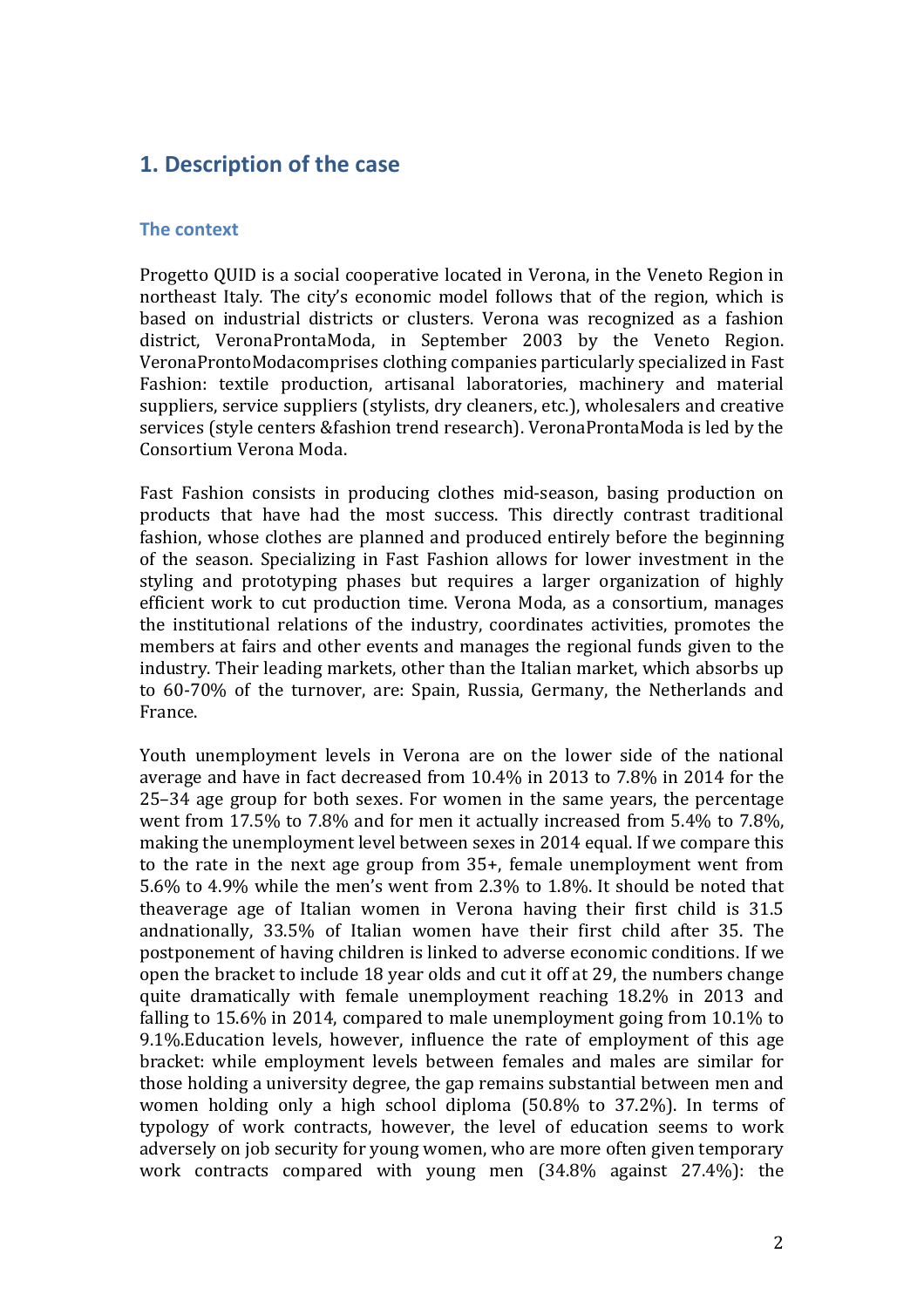percentage actually increases based on the level of education with 28.8% of women with only lower level educational titles having temporary contracts to 35.0% for high school graduates and 40.6% for university graduates. Job positions should also be considered in order to have a better understanding of these statistics but is beyond the scope of this case.

#### **The case**

Progetto QUID, which means a "project for something more" is an ethical and eco-friendly "Made in Italy" fashion brand. The cooperative employs at-risk women to make clothing lines from salvaged textile coming from top fashion brands based in the territory. They have two types of products: (1) clothing branded only Progetto QUID and (2) co-branded clothing made in collaboration with their partner companies. Progetto QUID was founded to address the problem of social exclusion through work reintegration, particularly for women coming from adverse backgrounds including: domestic violence, prisons, prostitution, drug abuse or work exploitation. The SI also responds to youth unemployment, via its core team, which is made up of young professionals under 30. In addition to the social mission, the SI has an environmental mission to reduce CO2 emissions through the re-use of discarded textile.

The two founders', Anna Fiscale and Ludovico Mantoan, primary objective was to provide employment and help to women coming from difficult backgrounds. After studying the market, the local economy and existing solutions – like Made in Carcere (a social enterprise making clothes with discarded cloth in a women's prison in Apulia) – Anna and Ludovico decided to focus on the fashion industry. Progetto QUID was founded, in 2012, as an association, and in 2013, it became a social cooperative. The initial idea was to re-style unsold items and sell them. To start off, they decided to commission the work to disadvantaged women working in two local social cooperatives, Santa Maddalena di Cannossa and Coop Vita. They found their first support from Fondazione San Zeno who funded their initial idea in 2012 with a contribution of  $£15,000$  and who also put them in contact with some of the major fashion players in the territory, including Calzedonia. The contribution went towards supporting the initial costs of commissioning the re-styling work, the materials needed for the re-styling and renting the first temporary store.

Being young, they found it difficult to find potential clients and suppliers, as many were sceptical of the idea. However, after this pilot project, in which they re-styled unsold garments, they started to gain credibility. Furthermore, during the pilot and following a donation of scrap material, they realized it would be easier to make clothes from scratch. At this point, they changed strategies and started designing their own clothing lines. The items were at first sold in a temporary store sponsored by Fondazione San Zeno in Verona and thenin Vicenza, Trento and Forte dei Marmi, thanks to an important partnership with Calzedonia. They now have 2 Progetto QUID stores, which are being leased free of charge from Calzedonia, and their products can be found in 15 retails stores across Italy. An online store will soon be launched.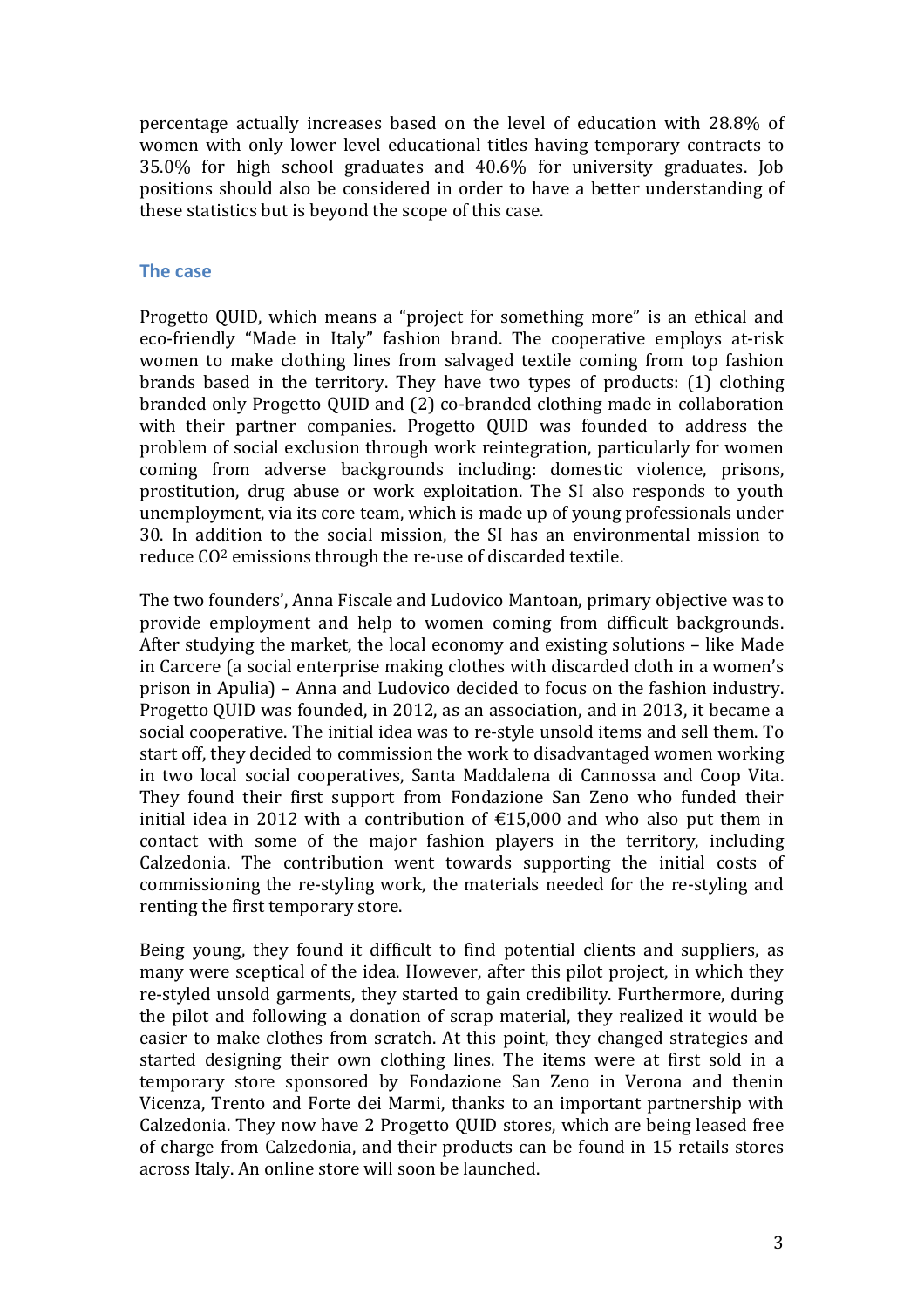Calzedonia was Progetto QUID's first partner. The collaboration was very important and perhaps vital to their current success. The know-how and expertise coming from this important brand assisted Progetto QUID change strategies from re-styling items to designing their own clothing lines with discarded material (following a large donation of un-used material), as well as opening a new line of products made in co-branding with larger fashion brands. Other collaborations with companies along the co-branding strategy followed thereafter, with companies like Altromercato, DeN Store and Mood Milano. Likewise, in time, their list of textile partnerships grew and currently includes 22 companies[1](#page-3-0). Thanks to the textile donations, Progetto QUID only spends 10% of their material costs for the accessories, like zips, buttons, etc.

In 2013, another important partnership was formed with Fondazione Cattolica, who helped Progetto QUID in its transformation from association to cooperative with a contribution of  $\text{\textsterling}30,000$  to be divided into three sums: (1)  $\text{\textsterling}15,000$  for the fees to become a cooperative in April 2013; (2)  $\epsilon$ 5,000 in July 2014 after having accomplished specific objectives and  $(3)$   $\in$ 10,000 in January 2015 upon accomplishing another set of objectives. The foundation provided only monetary support; no consulting services were offered to assist in the various phases. In the same year, Progetto QUID participated in and won Fondazione Unipolis' Culturability competition, which provided mentorship and support for the new social cooperative to enter the market, along with an award of  $\epsilon$ 20,000. After a year of establishment, the cooperative joined Legacoop, a macro-cooperative of cooperatives in Italy, who provided guidance on cooperative legal issues and brand management.

In 2014, Progetto QUID participated in two SI competitions: the European Social Innovation Competition and the European Investment Bank's (EIB) SI Tournament. In both competitions, they received training and mentorship on their business model, sales forecasting, commercial strategies and marketing. They were also able to compare themselves with other social innovations across Europe. Both competitions were useful for networking, inspiration and the advice given by experts. Progetto QUID was the 2014 winner of the European SI Competition (and was granted  $\epsilon$ 30,000) and a finalist of the EIB's SI Tournament. The prize money and donations were used to help the cooperative pay for the machines necessary for clothing production in their laboratory.

As can be seen, the founders were given substantial support from their initial partners and benefitted greatly fromthe industrial district in which they are located, giving them access to a network of territorial actors with the knowhowand experience able to support their development and bridge their gaps in skills, knowledge and experience.Their economic performance is also reflective of this: the cooperative has consistently increased their turnover (donations

<span id="page-3-0"></span> <sup>1</sup>Berto Industria Tessile, Besani Srl, Deimos S.p.a., Delago S.r.l., Erco Pizzi S.r.l., Gilberto Capelli Maglificio, Grazia Bagnaresi, Hat Studio, Lanificio Faisa, Ledatex, Mabo S.p.a., Maglificio Maggia S.r.l, Mas S.r.l., Mazzocchi Passamanerie, Mekkitess, Olimpias Group, Piave Maitex S.r.l., Serikos, Staff Jersey Tessuti, TBM Group, Tessitura Rossi S.p.a., Tessuti d'autore and Zanetti Moda S.r.l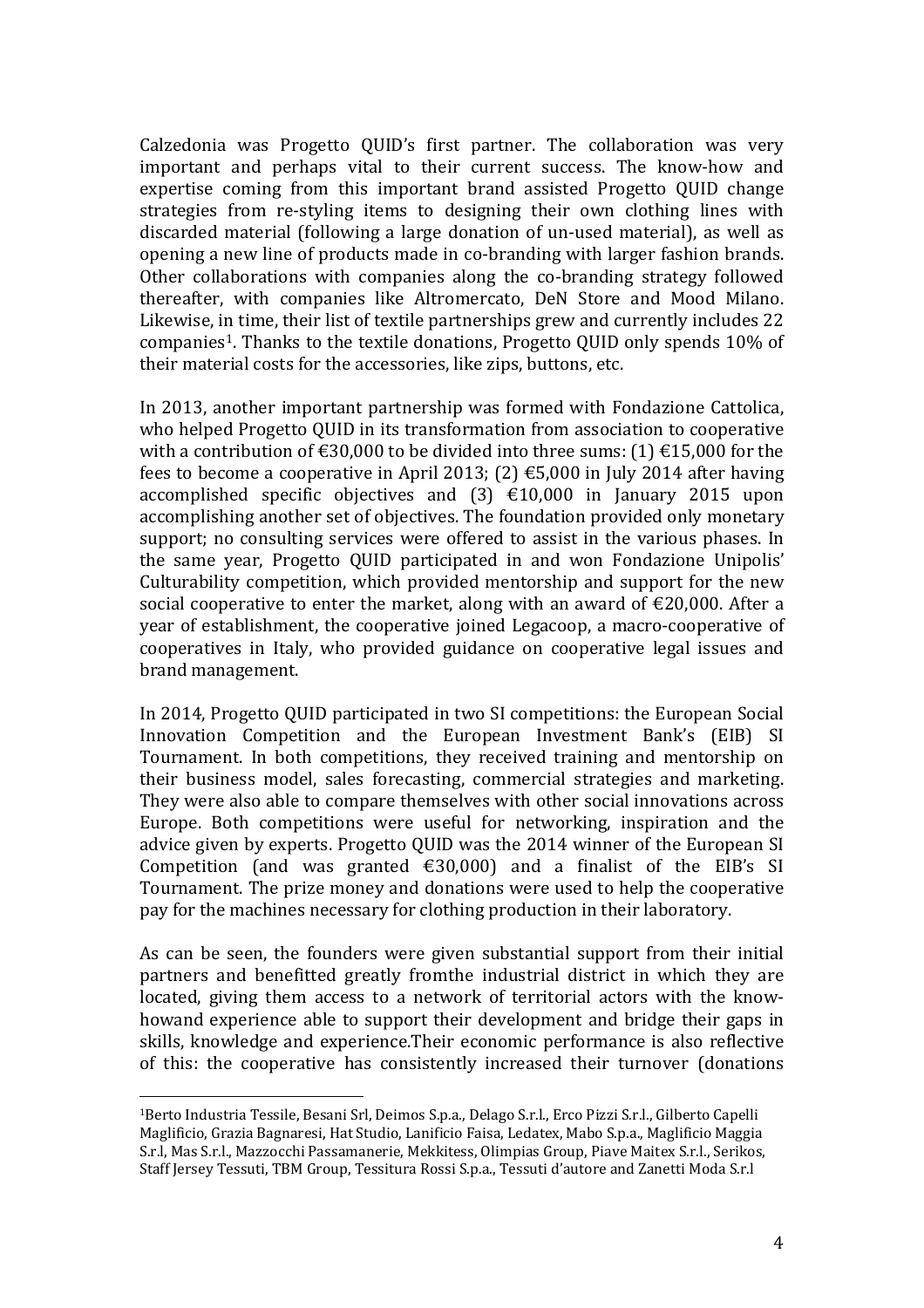accounted for separately). The primary source of revenue comes from their cobranding projects (70%) and the rest from direct sales in their stores (30%). In 2016, they would like 40% to come from direct sales and 60% from co-branded items.

In terms of their social performance, Progetto QUID has also increased steadily the number of disadvantaged women employed in the cooperative rather than commissioned from local cooperatives. Progetto QUID's organizational structure is made up of a core team of the original founders, Anna and Ludovico, as well as two other partners, who are less involved. The cooperative currently employs: 12 disadvantaged women directly and 2 via the Cooperative Santa Maddalena di Cannossa; 2 professional seamstresses who train the women and direct the creative design and 1 from the core team, the President Anna Fiscale. There are 17 women in total and 2 men, 10 of whom have temporary work contracts and 9 of whom have permanent contracts. Salaries are in the average, with part-time contracts at  $\text{\textsterling}700$ /month and full-time contracts at  $\text{\textsterling}1,200$ /month. The division of work is based primarily on skills. Anna manages the commercial aspects and partner relations, while Ludovico deals with the administrative and bureaucratic aspects. The creative design is managed by two young women (22 and 29) who take care of designing the clothes and coordinating the training sessions for the women. The core team, which includes the founders and the creative department, reflects the cooperative's mission to also provide work to young professionals. Another output is the sourcing of the material in terms of the amount of material salvaged (recovered waste) and consequently the number of items sold, which signifies also a level of contamination in the community of the social and environmental values of the cooperative.

# **2. Description of the learning process**

Progetto QUID is a young SI, both in terms of the SI itself having only 3 years of activity and the team being composed of young professionals. The learning processes are thus focused on the start-up period of the SI and the professional development of the core team. The primary knowledge gaps concerned knowhow of the fashion sector; business skills, like: leadership, human resource management (both of the core team and particularly the disadvantaged women), production management and pricing; and professional skills, like how to present oneself and the company to different audiences.

Anna and Ludovico started Progetto QUID almost directly after finishing their Master's degree. Anna got her B.A. in Business and Economics from the University of Verona. She spent one year abroad via the Erasmus program in London and completed an internship in India for an NGO working on women empowerment. She then got adouble-degree Master in Economics and Management of International Institutions and NGOs from Bocconi University in Milan and the Sciences Po in Paris.During her program, she worked for an NGO in Haiti for four months and the European Commission. Following her degree, she worked on a CSR project for a year in Verona for Cattolica Assicurazioni. During this year, she started working on Progetto QUID with co-founder, Ludovico, who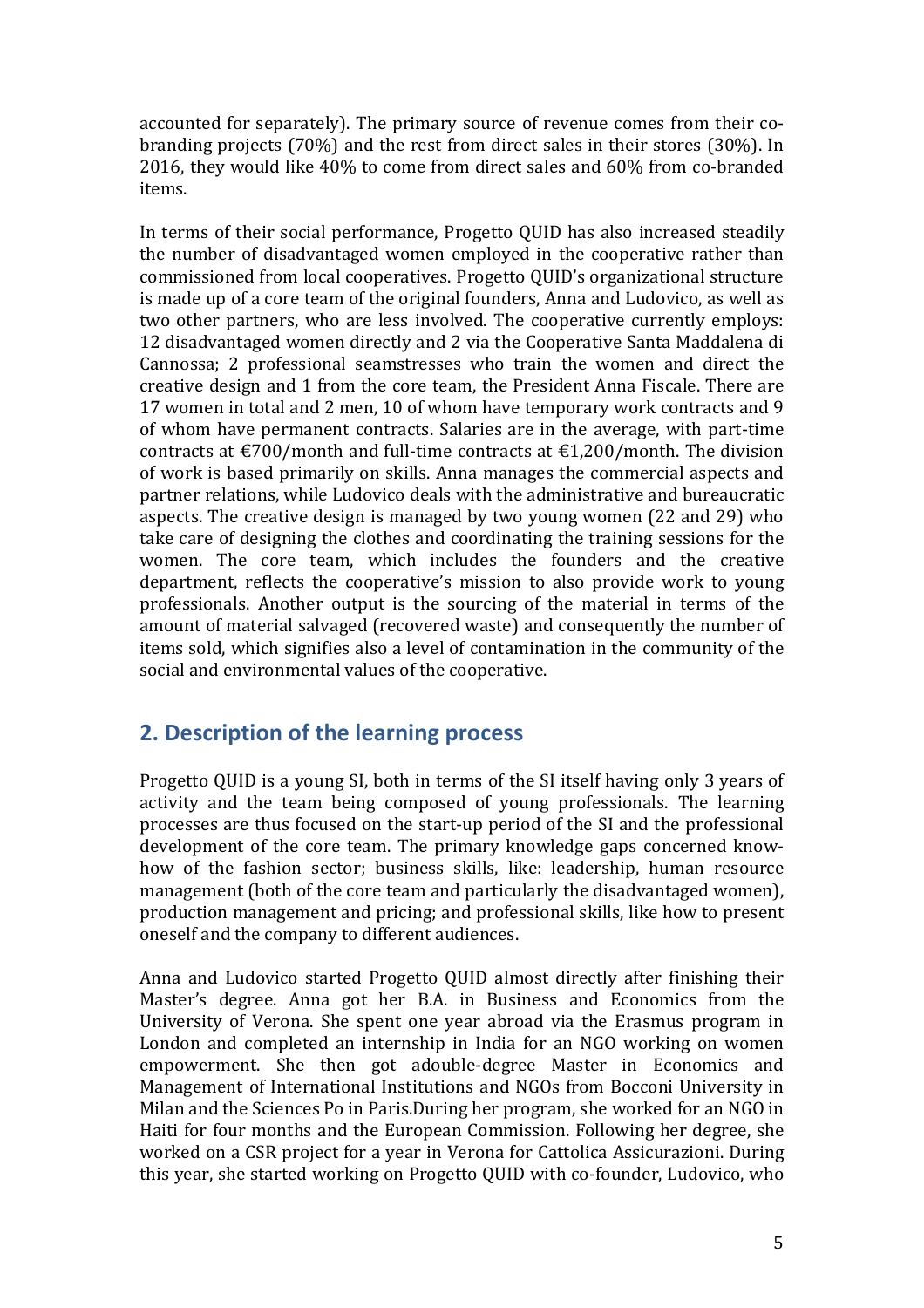got his Masters and P.hD. in Business and Economics. He's also a certified accountant and follows all of the administrative, bureaucratic and accounting needs of the cooperative. The formal education of both Anna and Ludovico, developed in university, gave them the basic skills to start Progetto QUID, i.e. how to make a budget, resource planning, cost optimization, etc. In the words of Anna, her university experience gave her the *forma mentis* on which to build Progetto QUID (A. Fiscale, Interview, 5 July 2016). Beyond the skills related to the economic tools necessary to start a company, through her various internships in NGOs and CSR projects, she was able to acquire a sensibility and know-how of social problems, particularly those afflicting women from certain socio-economic backgrounds.

After settling on the idea of using fashion as a lever for social inclusion, Anna and Ludovico were confronted with the challenge of learning the skills necessary to create a brand. Nor Anna or Ludovico had experience in the fashion industry or with how to evaluate a product or work with creative professionals, all of which were picked up along the way, either through the help of their partners or by observing trends, competitors and conducting market analyses. As seen above, their collaboration with Calzedonia influenced their strategic development quite heavily, shifting their idea from merely re-styling already finished but unsold items to designing garments from scratch with discarded material and furthermore taking advantage of the partner's distribution channels. Cobranding, as seen in their revenue streams, is their most important activity for now. Through their interaction with Calzedonia and Altromercato, the team was also able to observe how to conduct themselves in the business environment and were given access to even wider circles of business connections. As a large part of business acumen comes from experience, being able to observe closely how their partners conduct business was of key relevance. Practical skills –like learning different ways to present the company to a potential client or a warehouse manager or a supplier – and business acumen were acquired also through experience and trial and error: for example, they learned how to plan the timing of a work order and its costs by failing to make a correct estimate and having to rush to finish the order on time.

The founders also immediately sought out partners and collaborators possessing fashion design skills to team up with and include in their team. This however brought on another challenge of how to work with creative professionals. Where before decisions were made between Anna and Ludovico primarily on the structure of the idea and its sustainability, they now had to also manage the creative process in these decisions.Furthermore, as a social cooperative in Italy, Progetto QUID is required by law to hold regular board meetings with the cooperative members that are governed by a "one head, one vote" system.

Other critical learning moments occurred when the team competed in the European SI Competition and the EIB SI Tournament. Both experiences offered mentorship to the team on how to better construct their idea and transform it into an enterprise. The former worked specifically on how to structure a pitch for investors or to potential clients, as well as presenting the spectrum of social investment funds and tools available in Europe. The latter focused more on how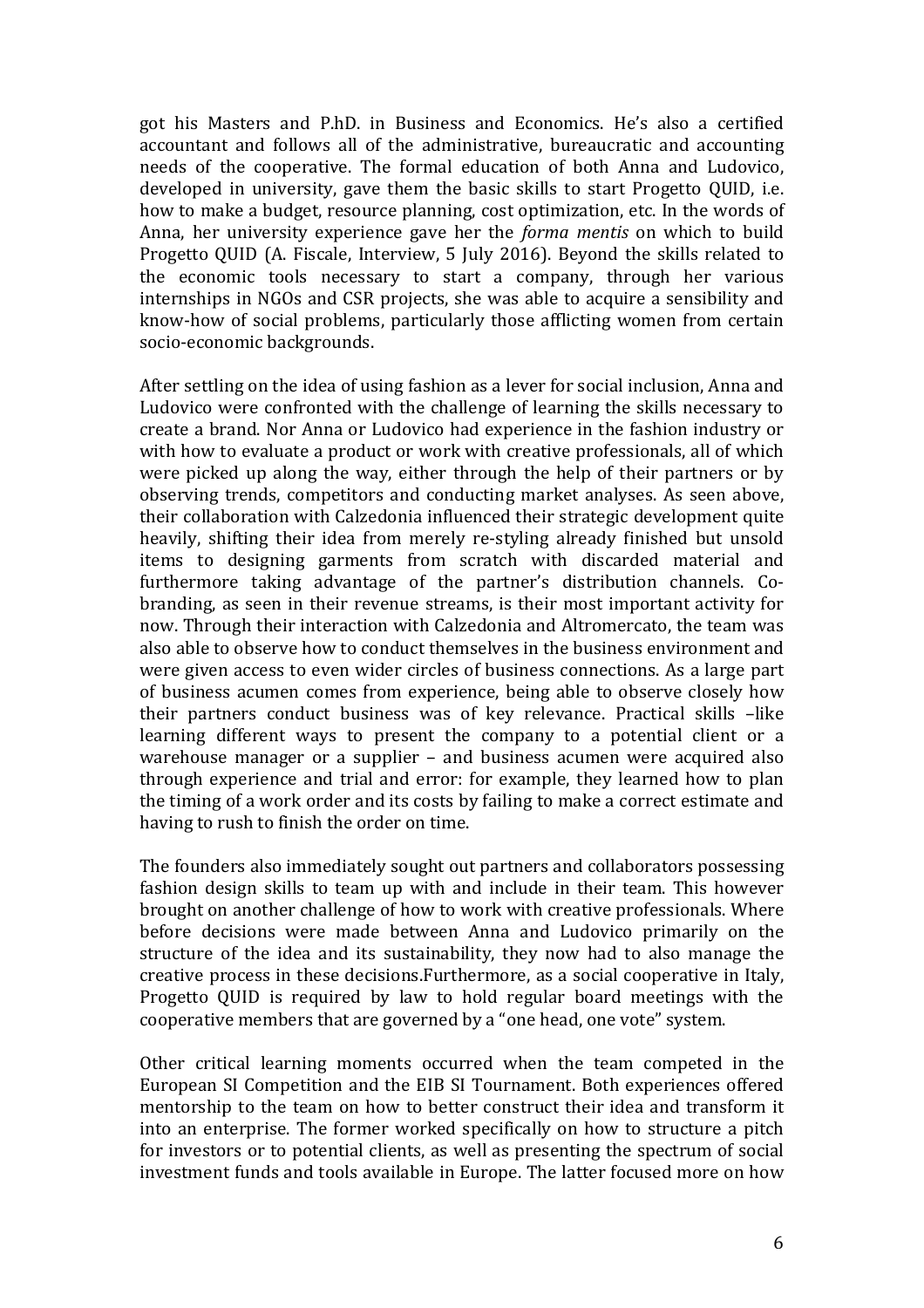to formulate a business model, while also focusing on how to present the product.

As mentioned above, the experiences had with their partners, particularly Calzedonia and Altromercato, allowed the team to bridge skill and knowledge gaps, likewise, gaps were bridged also when interacting with suppliers, the disadvantaged women and the team itself. For example, Anna learned from Ludovico how to analyse the cost of a product, price them based on material costs and production time and understand the cost of every minute of production. Their co-branding projects in particular helped them acquire the knowledge needed to acquire a more professional working method and style. The managers, not only from the partner companies, fashion experts and fashion stylists, but also from the foundations they work with, provided them constructive criticism, which allowed them to move forward in their strategy. These moments were quite critical to their strategic development. They also learned how to find a communication strategy for both the project and the product.

Furthermore, working with the cooperatives from the very beginning when they were commissioning their work allowed them to learn a lot about the particular issues regarding employing women from difficult backgrounds and slowly develop an internal work structure and training process for those hired directly, which also takes advantage of the social capital created by the cooperative, i.e. the two volunteer seamstresses who train the women. Moreover, from a legislative standpoint, the founders learned the requirements of the law on type b social cooperatives in Italy (which require that 30% of the workforce belong to a disadvantaged category) and were further supported by Legacoop. More knowledge in this area was also acquired from their labor consultants who help them make the work contracts for the women and for themselves.

As a young SI with limited resources, there are currently no feedback mechanisms at present or formal evaluation tools.

### **3. Discussion**

Progetto QUID contradicts some of the characteristics of newly established social ventures, in which we typically observe gaps in business and managerial knowledge (Terstriep et al., 2015). Both founders were formally trained in business and economics, which is unusual.In the majority of the cases, the expertise of founders of mission-driven organisations is bound more to the social problems being tackled than to the transversal competences necessary to run the organisation (Ibid.).

The case also confirms that in the field of SI,thestart-up teams are often created without the primary objective of setting up a balanced system of competences and experiences (Ibid.). The typical obsession seen in tech start-ups to integrate competences of startuppersseems to be completely absent both in the founders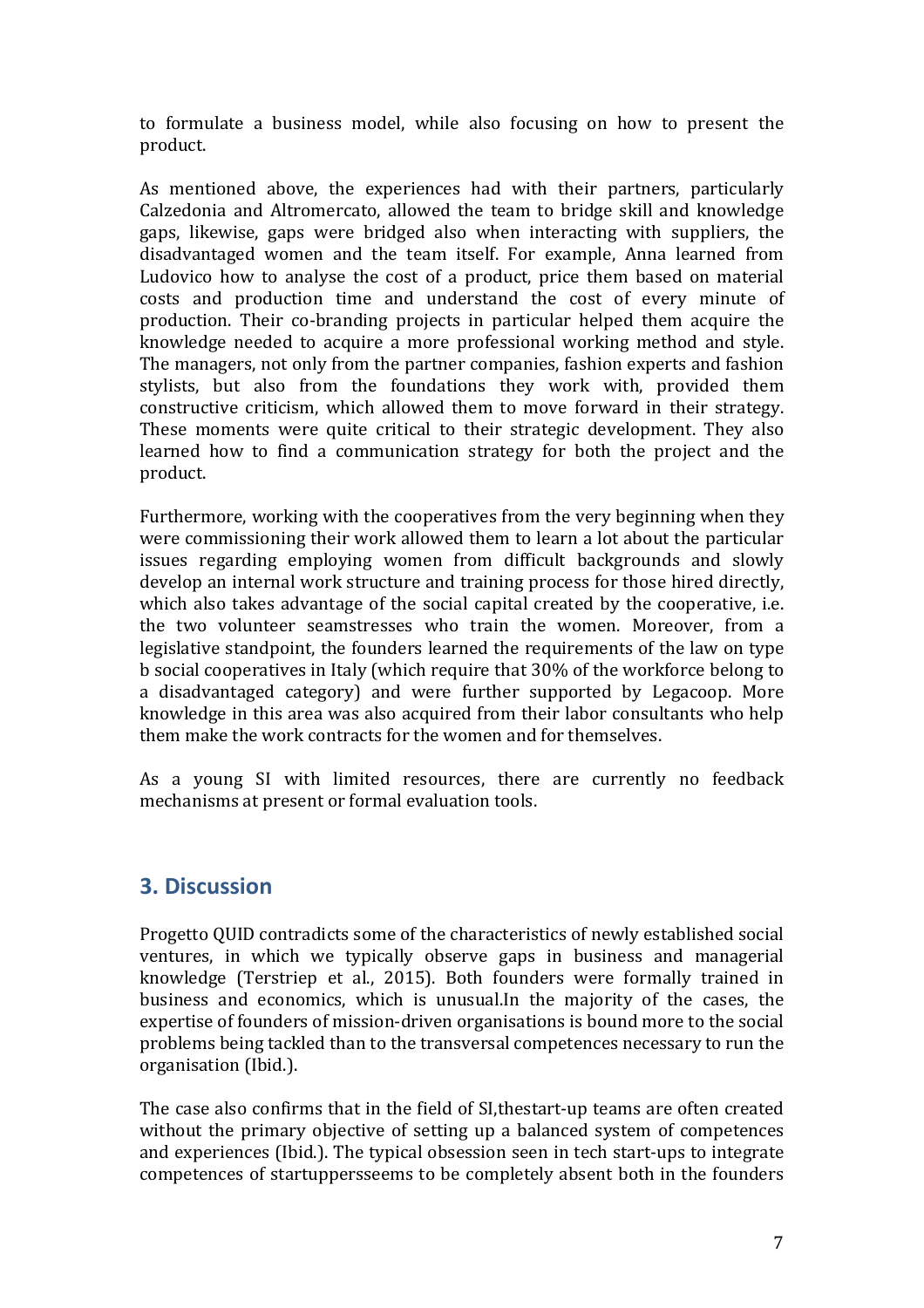and in their financial supporters. In the for-profit sector,a similar venture,having nointernal knowledge in the specific business domain (fashion apparel), would have likely had difficulties raising consensus among business partners, financial supporters and stakeholders.

A condition of unbalanced competences seems to emerge as a core trait of most newly established social ventures, even if normally in the opposite way than Progetto QUID (lack of business and managerial competences). These structural knowledge gaps are probably bound to the presence of multiple missions and bottom lines, which in a sense make mission-driven organisations much more complex than for-profits, and which would call for a wider integration of competences as a way to also combine antagonistic logics and assets, and achieve better results.

The case also highlights how introducing or strengthening product and brand design (alas: knowledge related to new product development and brand management) is an emerging challenge in ethical and cause-related marketing. As social and/or environmental valuesare not enough anymore to encourage consumers to choose products over other similar goods or services, and as competition has become tough also in this field, integrating knowledge on product and brand design is becoming ever more important. While Progetto QUID could externalise the design of the fashion collections, knowledge on brand design and managementwas built "in the making",and internalised thanks to the relations had with many external partners and stakeholders. In both cases, being locatedin an extant industrial cluster played a relevant role in facilitating the provision of knowledge.

Looking at the case in the perspective of the background of the entrepreneurs (Rae and Carswell, 2001), it is confirmed that capabilities are developed in formal education but also through life and work: early life, early career, engaging and entering the venture and growing it are all relevant stages of the life-story of the two entrepreneurs, which set a connection between their individual learning and their achievements.

As Progetto QUIDis a young organizationwith a small team, most of the learning occurs at the individual and team level, through typical mechanisms of cooperative learning (Smith& MacGregor, 1992).The case clearly shows that in nascent organisations the individual, team and organisational learning (as well as individual and organisational culture) tend to overlap.

The SI has codified some of the learning through training sessions, but the majority of the experience-based learning is double-looped, in which the two founders test various methods and change their strategy based on corrected assumptions made on customers, products, services and/or strategies (Argyris and Schòn, 1996). The knowledge acquired is then shared with the core team and new strategies are devised. For example, the decision to make co-branded products and have them distributed in their partner's distribution channels was the result of having made an incorrect assumption on the product and the production process. It was also made due to a more accurate analysis of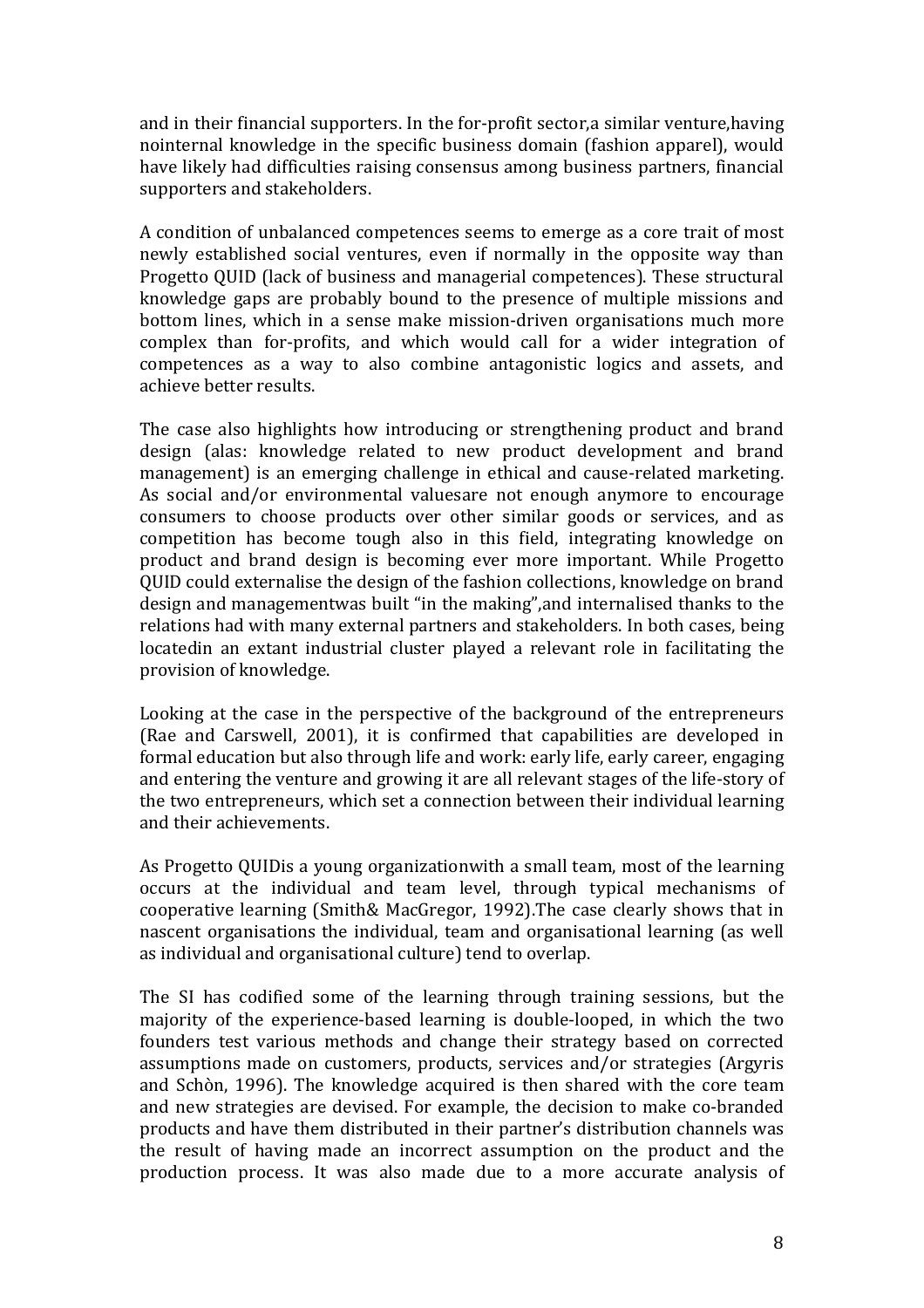customer needs. The decision to change involved the entire team as it involved the whole organization. While the input was given by Anna, the learning process involved the whole team.

Furthermore, as seen above, Progetto QUID is highly embedded in the local territory and has accrued a substantial level of social capital, through which it was able to acquire knowledge (e.g. through their collaboration with Calzedonia and Altromercato) and resources (e.g. their stores, textile, etc.). This is in line with what Inkpen and Tsang (2005) affirm: social capital,as a jointly owned set of resources that accrue to an individual or group by virtue of their social connections, can be significant in knowledge acquisition and transfer between network members (Inkpen and Tsang, 2005).

Progetto QUID has furthermore benefited greatly from the knowledge transfer generated from the Verona Pronta Moda industrial district. Organizational knowledge transfer occurred through mechanisms bound to the network types(intra-corporate networks, strategic alliances and industrial districts), as they were described in literature (Gulati, 1998, 1999; Inkpen and Tsang, 2005).The knowledge held within the district was vital for the successful development of Progetto QUID.

As a young organization with few members, organizational learning is mostly fueled by the core team and rarely involves the peripheral levels of the organization. However, being young, failure is common and hence moments for learning comes at a frequent pace and new knowledge is discovered. With limited resources, it is difficult to imagine that the team will invest in knowledge transfer mechanisms in the near future. However, it could be interesting to see how the multi-stakeholder dimension of the cooperative could result to be a tool for organizational learning, as well as future impact evaluation mechanisms. Progetto QUID has already had a taste of this in its meetings with the Fondazione Cattolica, to whom it had to present performance indicators in order to be granted the next installments. This gives us the opportunity to highlight the importance of wider spread knowledge on impact assessment in the field of SI, together with simpler and less resource-intensive impact assessment tools.